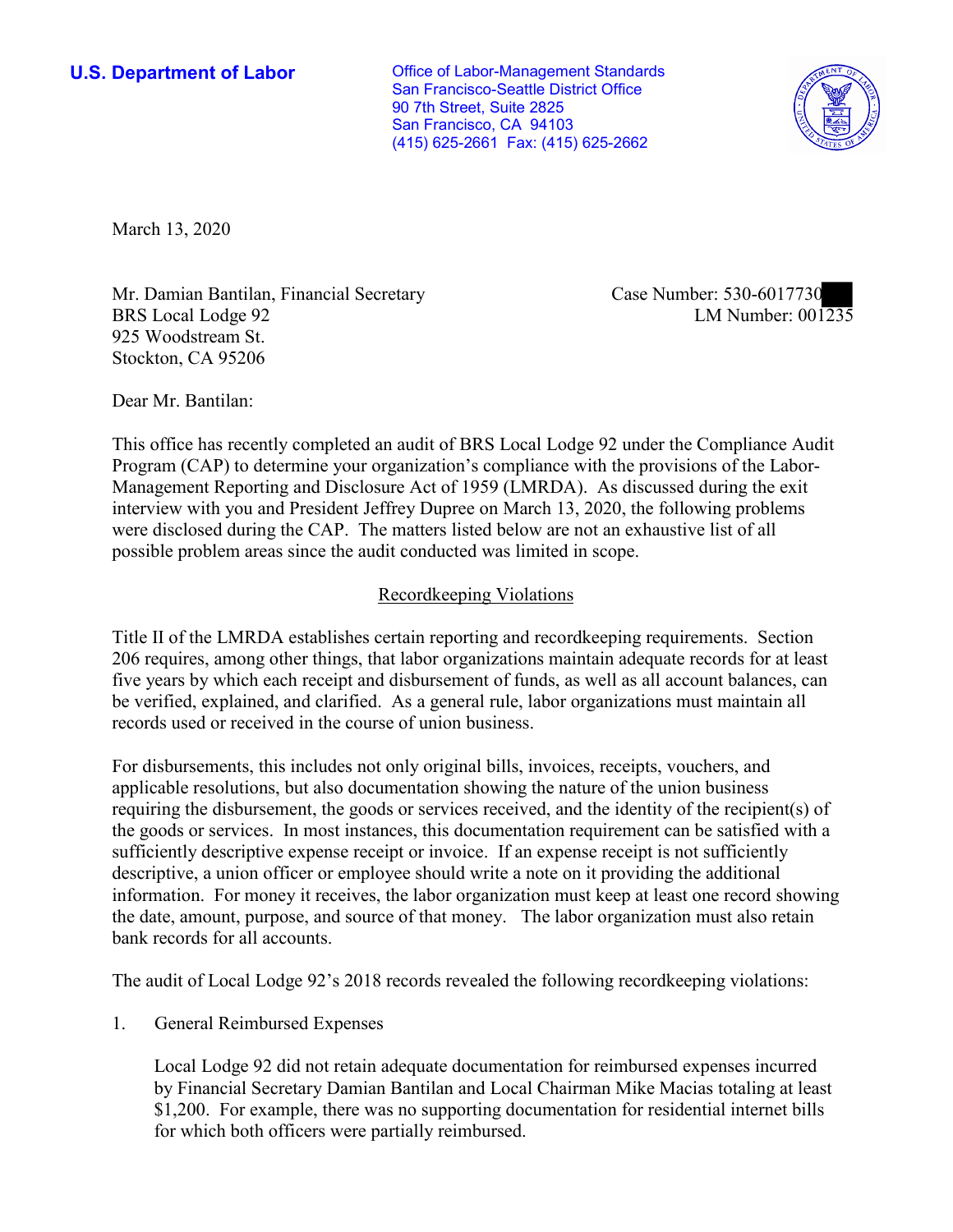March 13, 2020 Page 2 of 3 Mr. Damian Bantilan

 disbursements. The president and treasurer (or corresponding principal officers) of your As noted above, labor organizations must retain original receipts, bills, and vouchers for all union, who are required to sign your union's LM report, are responsible for properly maintaining union records.

2. Meal Expenses

 2018 debit for \$116 at Logan's Steakhouse. The union must maintain itemized receipts fulfill the recordkeeping requirement of LMRDA Section 206. Local Lodge 92 did not require officers and employees to submit itemized receipts for meal expenses totaling at least \$100. For example, there was no itemized receipt for a March provided by restaurants to officers and employees. These itemized receipts are necessary to determine if such disbursements are for union business purposes and to sufficiently

 Based on your assurance that Local Lodge 92 will retain adequate documentation in the future, OLMS will take no further enforcement action at this time regarding the above violations.

## Reporting Violations

 Labor Organization Annual Report (Form LM-3) filed by Local Lodge 92 for fiscal year ending The audit disclosed a violation of LMRDA Section 201(b), which requires labor organizations to file annual financial reports accurately disclosing their financial condition and operations. The December 31, 2018, was deficient in the following area:

1. Disbursements to Officers (LM-3)

Local Lodge 92 did not include some reimbursements to officers totaling at least \$3,500 and employees in the amounts reported Item 24 (All Officers and Disbursements to Officers). It appears the union erroneously reported these payments in Item 54.

 The union must report most direct disbursements to Local Lodge 92 officers and some issued to a hotel) or for transportation by a public carrier (such as an airline) for an officer indirect disbursements made on behalf of its officers in Item 24. A "direct disbursement" to an officer is a payment made to an officer in the form of cash, property, goods, services, or other things of value. See the instructions for Item 24 for a discussion of certain direct disbursements to officers that do not have to be reported in Item 24. An "indirect disbursement" to an officer is a payment to another party (including a credit card company) for cash, property, goods, services, or other things of value received by or on behalf of an officer. However, indirect disbursements for temporary lodging (such as a union check traveling on union business should be reported in Item 48 (Office and Administrative Expense).